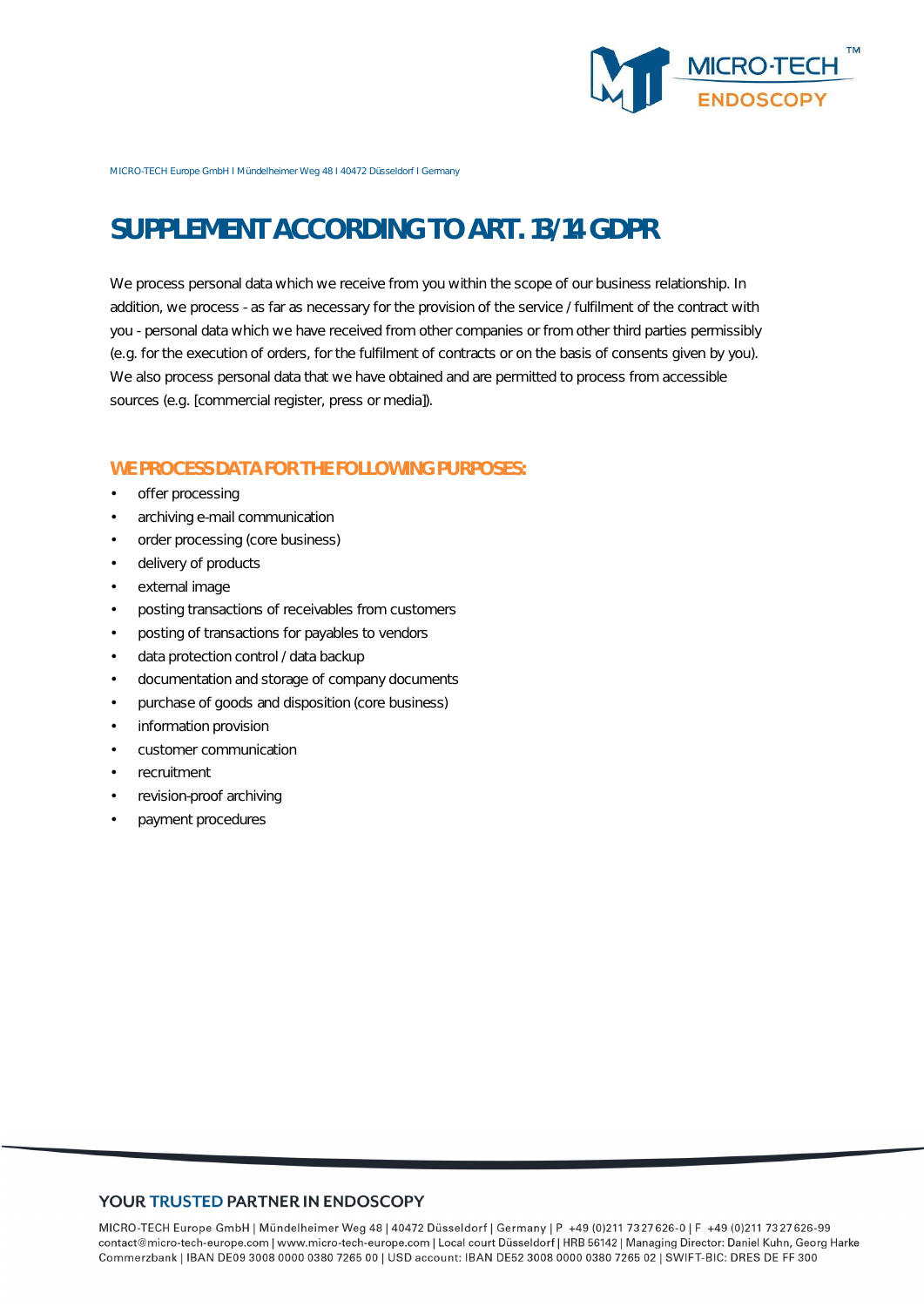

# **WE PROCESS THE FOLLOWING CATEGORIES OF PERSONAL DATA:**

| Data category                                      | Data included                                                                                                                                                                                                       |
|----------------------------------------------------|---------------------------------------------------------------------------------------------------------------------------------------------------------------------------------------------------------------------|
| Rejection note (application)                       | Name, address, e-mail, reason for rejection                                                                                                                                                                         |
| Order and order documents<br>Customer & contractor | Name, address, company name, managing director, contact person,<br>telephone number, mobile phone, number, date, order content                                                                                      |
| Export licence authorization                       | Name, address, company name, managing director, telephone,<br>mobile phone, delivery destination, content of delivery, recipient,<br>licensing authority: address, contact                                          |
| Bank details                                       | Account holder, account data (bank, IBAN, BIC)                                                                                                                                                                      |
| Application documents                              | Name, address, date of birth, educational background, career, marital<br>status, application photo, references                                                                                                      |
| E-Mails                                            | Sender / recipient: first names, surnames, addresses, telephone<br>numbers, company name, managing director, entry in commercial<br>register, place of jurisdiction, IP addresses, transmission times and<br>routes |
| Fax/telex)<br>(if accounting documents)            | Sender, recipient, transmission times, booking information                                                                                                                                                          |
| Waybills                                           | Carrier, freight, consignor, consignee                                                                                                                                                                              |
| Contact data                                       | Name, addresses, telephone, e-mail, fax, mobile phone, bank details,<br>birth data                                                                                                                                  |
| Delivery notes                                     | Customer name, customer address, contact person, date, contents<br>of delivery                                                                                                                                      |
| Reminders                                          | Customer data (surname, first name, address, date of birth, account<br>number, bank code, bank, open payments)                                                                                                      |
| Protocol data (firewall)                           | IP address, host name, time, received / sent packets                                                                                                                                                                |
| Protocol data (Internet)                           | IP address, host name, referrer, user agent                                                                                                                                                                         |
| Log data (complaint)                               | Operation, date, status                                                                                                                                                                                             |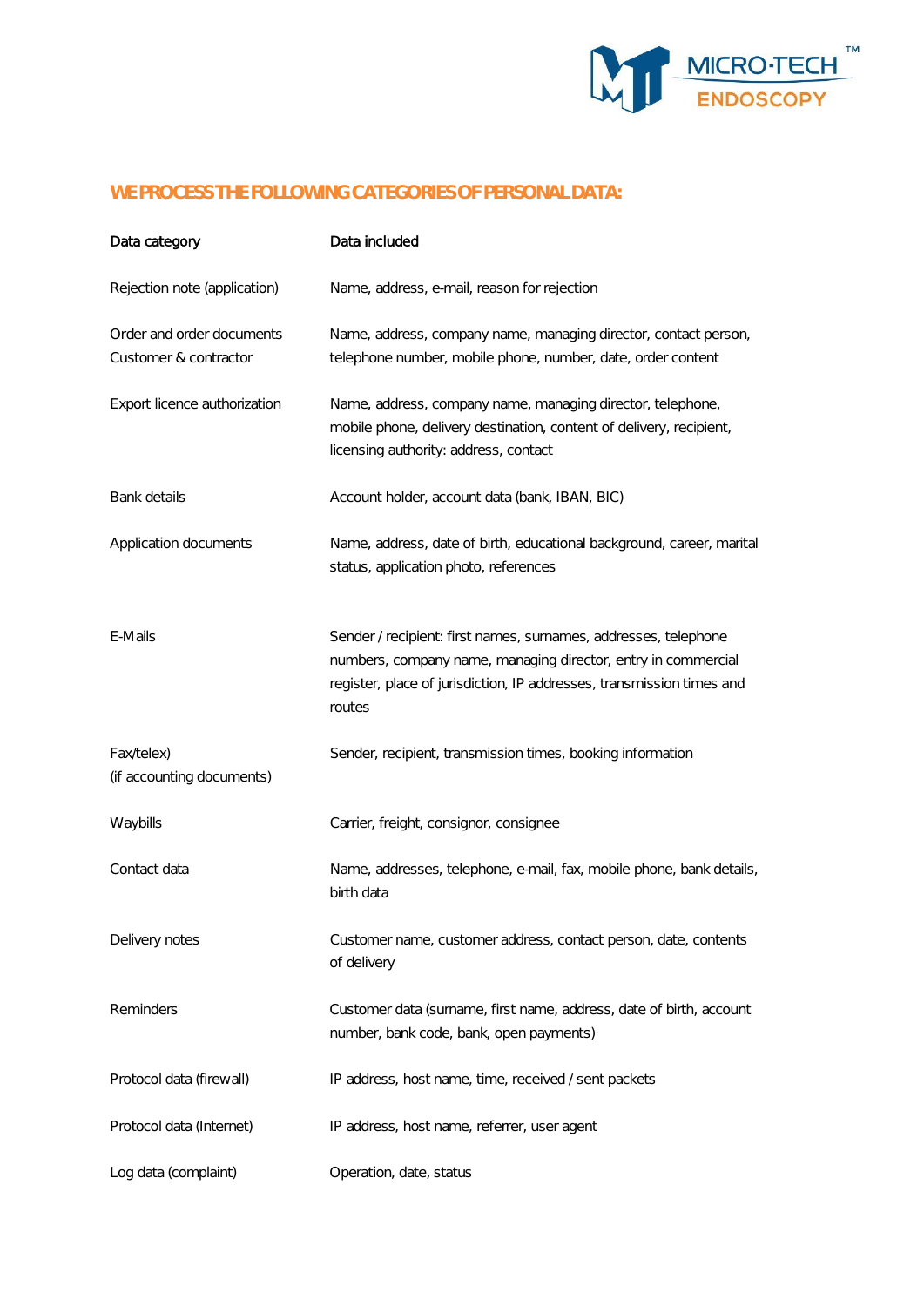

| Protocol data (website)                           | IP address, hostname, referer, user agent                                                                                                                                                 |
|---------------------------------------------------|-------------------------------------------------------------------------------------------------------------------------------------------------------------------------------------------|
| Invoices customer                                 | Name, customer address, invoice number, invoice date,<br>invoice amount                                                                                                                   |
| Telephone data                                    | Owner of connection, connection number, dialled number, duration of<br>Connection                                                                                                         |
| Proof of telephone cost<br>(no basis for booking) | Owner of line, call numbers, call duration                                                                                                                                                |
|                                                   | Scheduler customer appointment Customer name, capacity utilization, availability, capacity utilization,<br>availability, machines, date                                                   |
|                                                   | Shipment and freight documents Shipper & recipient (name, address, company name), date, carrier                                                                                           |
| 10 years storage period)                          | Contracts (if accounting document Contractual parties (name, address, company name, managing<br>director, place of jurisdiction), date, account data (bank, bank code,<br>account number) |
| Payment instructions                              | Customer name, customer account information                                                                                                                                               |

## **RECIPIENTS OF DATA**

The recipients or categories of recipients to whom the personal data have been or will be disclosed, in particular recipients in third countries or international organisations:

- lawyer
- principal
- contingency insurance
- banking institutions
- authorities
- service provider / consultant
- specialist departments
- tax office
- dispatch service manager / forwarding agent
- credit card provider
- tax consultant and chartered accountant
- provider / Internet
- provider / telecommunication provider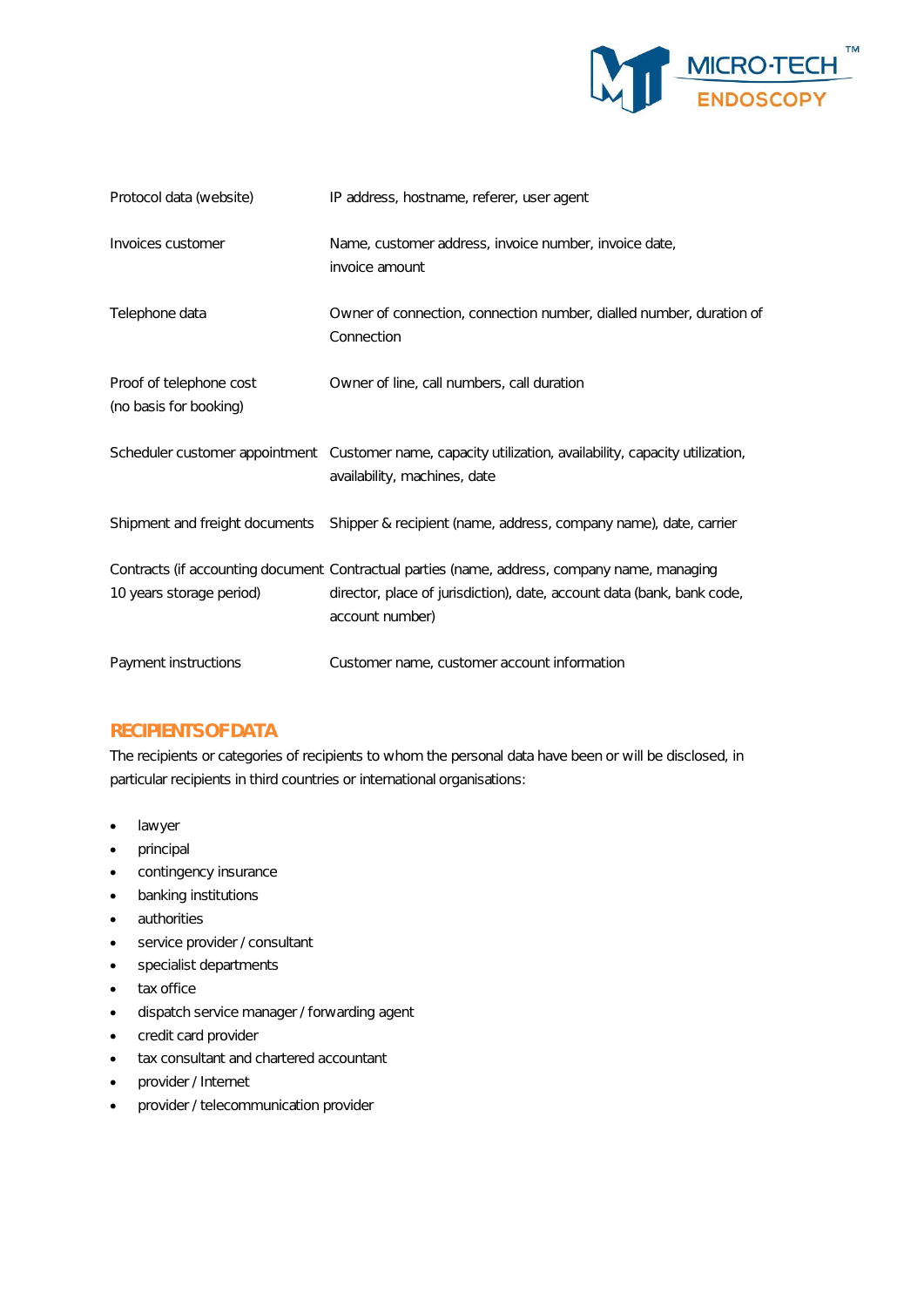

#### **DURATION OF STORAGE**

The planned duration for which the personal data will be stored or, if this is not possible, the criteria for determining this duration:

| Data category                           | Standard deletion period                               |
|-----------------------------------------|--------------------------------------------------------|
| notice of rejection (application)       | 6 months after negative decision legal protection AGG) |
| order and order documents               | 6 years                                                |
| export license                          | 6 years                                                |
| export documents                        | 6 years                                                |
| bank vouchers                           | 10 years                                               |
| bank details                            | 10 years                                               |
| posting log (EDP)                       | 10 years                                               |
| e-mails                                 | 6 years                                                |
| fax/ telex (if booking documents)       | 10 years                                               |
| consignment notes                       | 6 years                                                |
| customer data                           | 2 years / directly after revocation                    |
| customer data                           | 5 years after end of customer status                   |
| dunning notices and reminders           | 6 years                                                |
| protocol data (firewall)                | 24 hours                                               |
| protocol data (Internet)                | 24 hours a day                                         |
| protocol data (website)<br>IP addresses | 30 days                                                |
| invoices                                | 10 years                                               |
| travel expenses                         | 10 years                                               |
| telephone data                          | 1 week                                                 |
| proof of telephone costs                | 6 years                                                |
| scheduler                               | 6 years                                                |
| shipping and freight documents          | 6 years                                                |
| contracts<br>(if accounting document)   | 6 years<br>10 years                                    |
| payment orders                          | 10 years                                               |